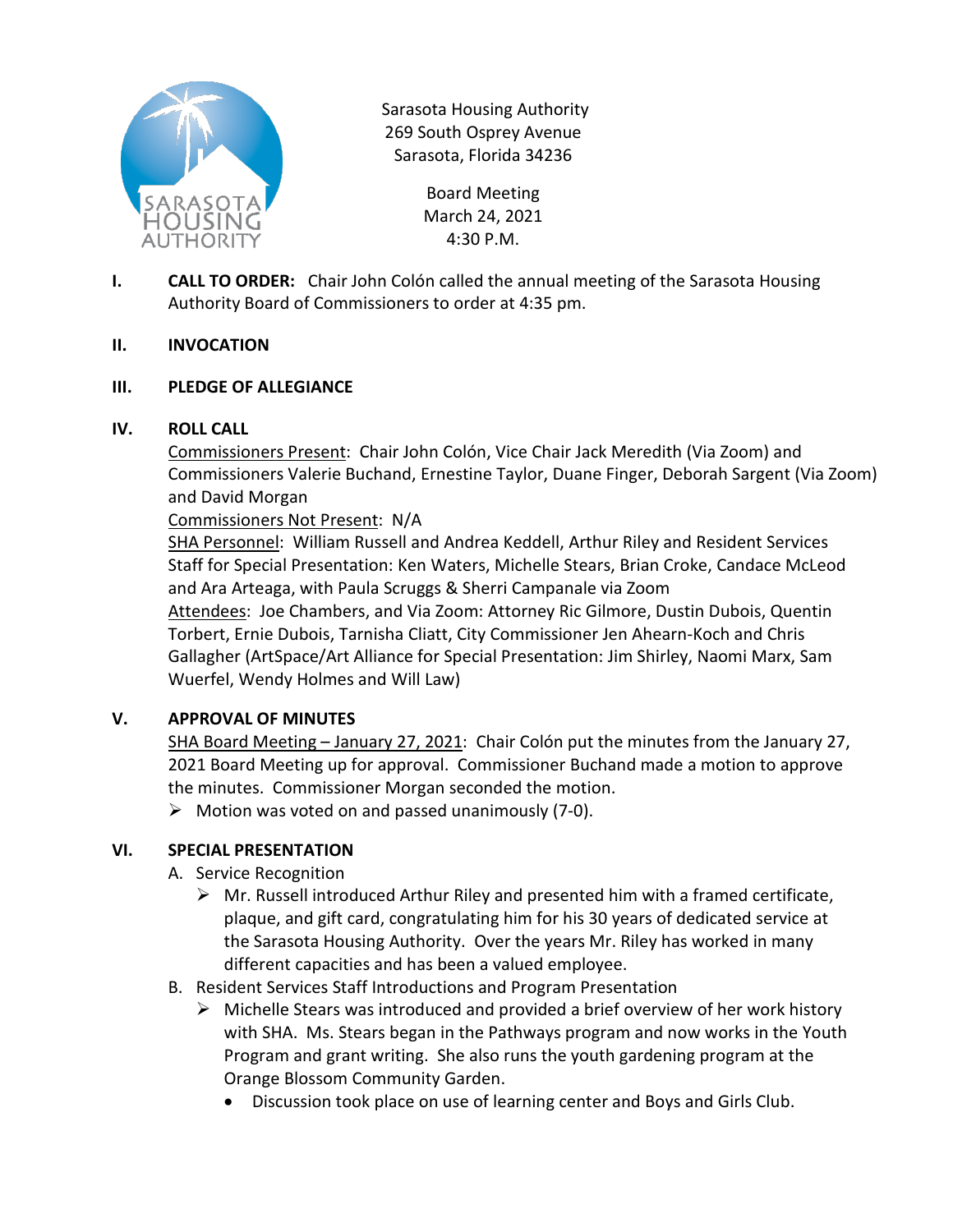- Mr. Russell passed out a recent article that ran in the Herald Tribune that reported on SHA's efforts to provide digital access to its' families. Ms. Stears also passed out a copy of a printout of her blog where she discussed the specifics of what SHA has done to help residents stay online.
- $\triangleright$  Mr. Croke introduced himself and provided a brief overview of his SHA work history and that he is now performing the role of Youth Academic and Attendance Advocate. His main focus is working with schools on children that are currently truant or becoming truant and see how to get them to school. He works with SHA's afterschool program as well and providing rewards for students that are doing well.
	- Discussion took place about the International Baccalaureate (IB) program and application and transportation barriers that may limit participation for SHA residents.
- $\triangleright$  Ms. McLeod introduced herself. She's the program manager for Youth Thrive and formerly worked at Take Stock in Children of Sarasota County for 9 years as their program director. She explained a program at the learning center they've rolled out that provides students with academic, Challenge Packets and provides incentives for the children to complete the packets. She also provided information on the Enrichment Program and the Girl Scout troupe that meets every Wednesday. The troupe at SHA has a range of all ages from 7 yrs to middle school age.
	- Pictures were passed around showing some of the programming and participants enjoying the programming.
- $\triangleright$  Ms. Arteaga introduced herself and provided a handout and a brief overview of the services she provides the seniors at McCown Tower/Annex (Categories: Access to Special Services, Medical Care, Fitness, Nutrition, Activities, Mental Health & Emotional Support, Hearing Impaired Testing, Home Health).
	- Commissioner Sargent asked if residents (elderly residents) from other properties are eligible to receive these services. Mr. Waters responded that Mr. Kirce can be given the information for the services so they can be connected to Janies as well. The information will also be placed in the newsletter and calendar that is sent out via e-mail.
- Mr. Waters discussed the Family Self-Sufficiency program (FSS). Mr. Waters states there are currently 40 participants in the FSS program and \$170,000 in escrow for the participants. The Home Ownership is another program that is provided and Mr. Waters states that as of today there have been 30 participants who've purchased a home through this program. SHA has many additional partnerships out in the community and Mr. Waters credits this with expanding programing and activities and enhancing the lives of SHA residents and children.
	- Commissioner Finger praised the rent/utilities assistance program that SHA participates in and asked how many residents have been helped by this program. Mr. Waters states that SHA has not evicted a tenant for nonpayment for years due to the partnerships with the Unitarian Church and other agencies that assist with rent and utility payments.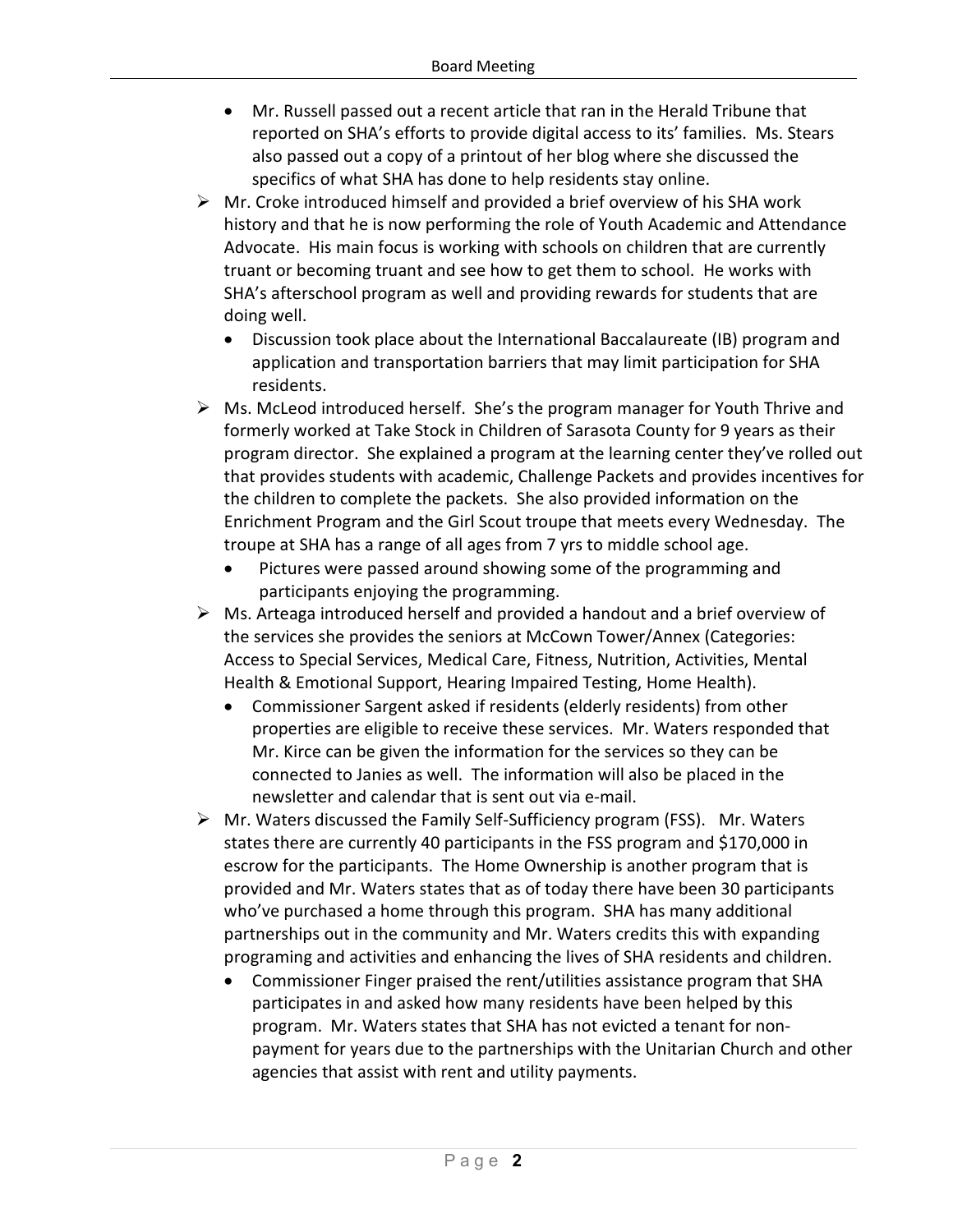- C. Artspace/Art Alliance Development (Jim Shirley, Naomi Marx, Sam Wuerfel, Wendy Holmes and Will Law)
	- $\triangleright$  Mr. Shirley, Executive Director of the Arts and Cultural Alliance of Sarasota County, introduced himself and his team to the board and went over an onscreen presentation of their board, development projects and partnerships. He discussed a current invitation they've received to negotiate a deal at 4644 N. Tamiami Trail for an art space, live/workspace for artists (artists in the broad term of creative persons).
	- $\triangleright$  Wendy Holmes, Naomi Marx and Will Law provided an overview of Artspace in Sarasota, showing several examples of the 54 projects they've developed in 37 cities and 23 states. Financing examples were also shown and discussed on how the projects were funded utilizing tax credits and local and/or government funds.
	- $\triangleright$  Discussion took place on funding options in Florida and the possibility of these 2 organizations partnering with the Sarasota Housing Authority on this affordable development opportunity that has presented itself in Sarasota County (90-100 Units). The goal of the project would be affordable spaces for creative people. However, it was discussed that there would be a mixed-use model and units would not go unused should "creative persons" not be available. The missions of the 3 agencies are aligned but SHA feels further discussions would need to take place on who would apply for the tax credits, manage the property, etc…as well as the capacity that SHA would have to take on another development project at this time. Concern was expressed by SHA Commissioners that this project could put SHA in a position to be in competition with itself in relation to its current project(s). So that would need to be explored at another meeting in the near future.

### **VII. PUBLIC PRESENTATION**

A. None

# **VIII. RESOLUTIONS – ACCEPTED BY CONSENT**

- A. Res 21-03: Approval of Operating Budget
- B. Res 21-04: Approval of Write Offs
- C. Res 21-05: Approval of Amended HCV Admin Plan
- D. Res 21-06: Amendment to Maintenance Charge List
	- $\triangleright$  Commissioner Finger made a motion to approve the Consent Agenda. Commissioner Taylor seconded the motion. The motion was voted on and passed 6-1, Commissioner Buchand opposed.

# **IX. OLD BUSINESS**

- A. Amaryllis Park Place (Orange Ave)
	- $\triangleright$  Mr. Chambers presented to the board a new layout showing Charleston themed color design. Mr. Gallagher discussed specifics of the color scheme and stated that the colors have been painted on the back side of Amaryllis for anyone wanting to stop over to the site. Commissioner Finger expressed concern that the color still needs to be broken up more on the east, inner side of the building facing the other SHA developments. Mr. Chambers responded that the landscaping may assist in breaking it up.
	- $\triangleright$  Commissioner Meredith commented on the need for contrasting color on the pop-ups and that he plans to visit the site tomorrow to see the colors on the wall in person.